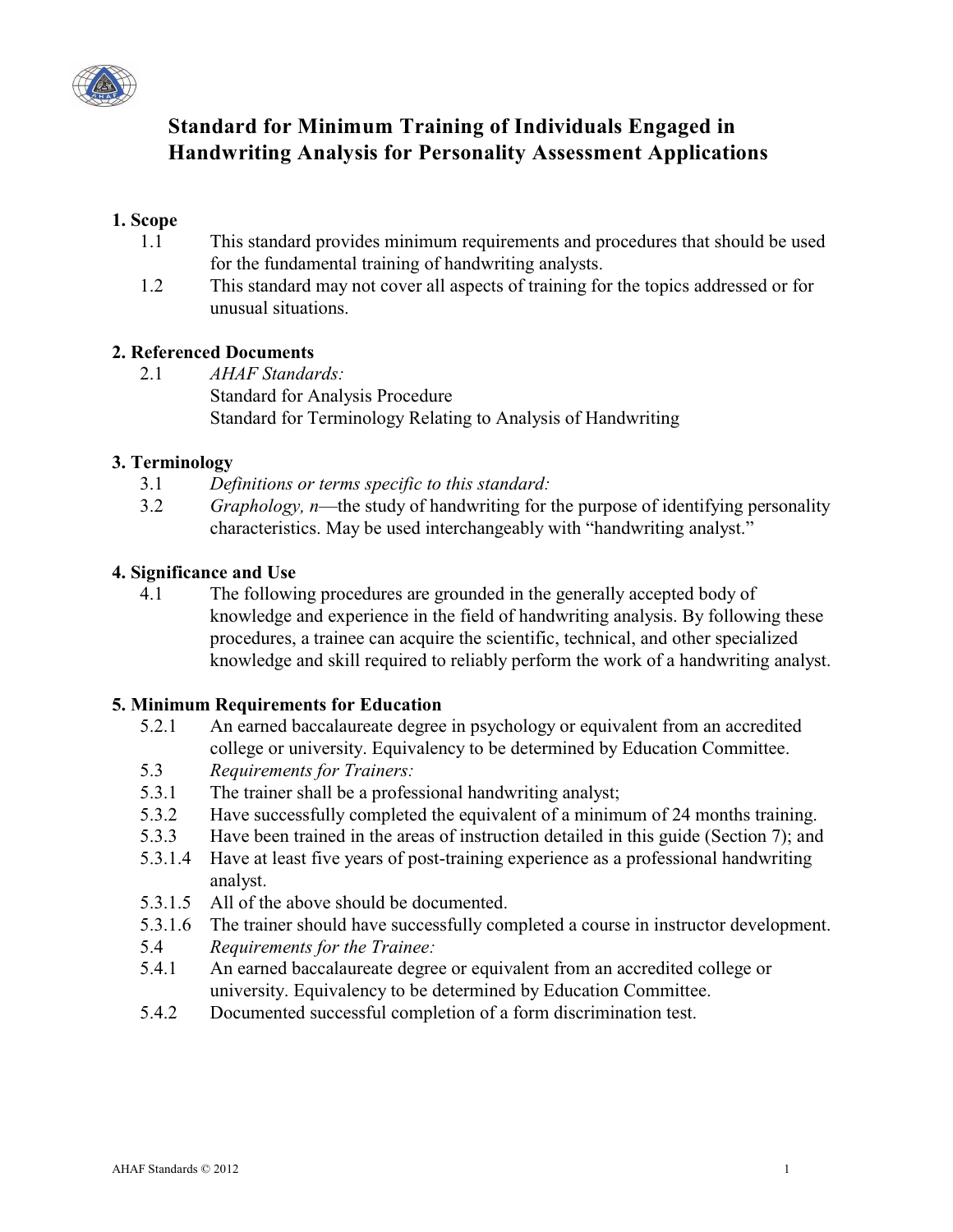# **6. Equipment**

- 6.1 *Training Materials and Equipment:*
- 6.1.1 Access to texts, periodicals, monographs, and other professional literature in the field.
- 6.1.2 Access to appropriate equipment (Section 8)
- 6.1.3 Magnifiers and other tools (Section 8)

## **7. Procedure**

- 7.1 The training program shall be the equivalent of a minimum of 24 months training under the supervision of a trainer.
- 7.1.1 The training program shall be successfully completed in a period not to exceed four years.
- 7.1.2 The trainer will set an objective for each area of instruction, which might include an examination, written test, oral test, practical exercise, in order to measure the trainee's knowledge.
- 7.1.3 The trainer may grant credit for prior training or experience in subject areas (Section 8) when the trainee can demonstrate and document such training or experience.
- 7.1.4 The trainer will maintain a training record for each trainee, documenting the following:
- 7.1.4.1 Instruction in each topic area.
- 7.1.4.2 A bibliography of relevant literature studied.
- 7.1.4.3 Examinations (which might include written or oral test and practical exercise).
- 7.1.4.4 Outside training, webinars, courses, conferences, or workshops attended.
- 7.1.4.5. Research conducted.

#### **8. Syllabus**

- 8.1 A formal written training program will include specific topics of instruction administered in a format and time period outlined by the trainer. The minimum specific topics are:
- 8.2 *Introduction and History of Handwriting and Graphology*
- 8.2.1 Ethical responsibilities
- 8.2.2 Literature in the field
- 8.2.3 The Scientific method
- 8.3.1 Procedures and protocols
- 8.3.2 Relationship of graphology to other disciplines, including psychology, medicine, forensics.
- 8.3.3 The laws of graphology
- 8.4 *Examination Procedures:*
- 8.4.1 Procedures and protocols
- 8.5 *Instruments and Equipment:*
- 8.5.1 Procedures and protocols
- 8.5.2 Magnifiers
- 8.5.3 Measuring systems and tools
- 8.5.4 Computers and peripherals, computer software
- 8.6 *Factors affecting handwriting (internal and external)*
- 8.6.1 Physical, mental, emotional health, age